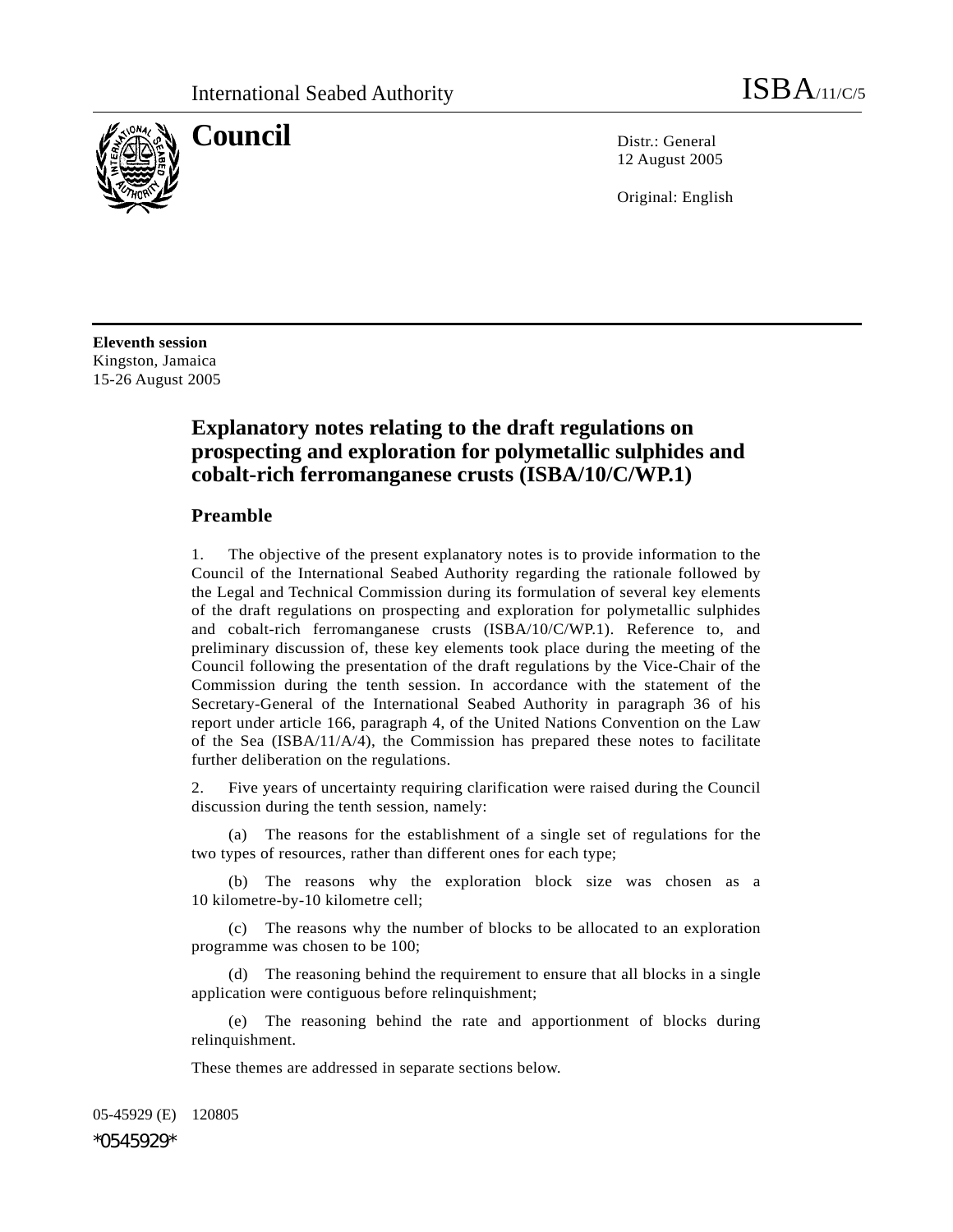## **Rationale behind a single set of regulations for the two deposits**

3. As noted by the Secretariat in the document entitled "Considerations relating to the regulations for prospecting and exploration for hydrothermal polymetallic sulphides and cobalt-rich ferromanganese crusts in the Area" (ISBA/7/C/2), polymetallic sulphides and cobalt-rich ferromanganese crusts have entirely different two- and three-dimensional forms from those of typical manganese nodule deposits. Unlike nodules, which exist predominantly in a carpet-like manner across the seafloor surface in certain parts of the world's oceans, polymetallic sulphides and cobalt-rich ferromanganese crusts occur mainly as localized deposits, often over an area of a few square kilometres.

4. While the localized form of both polymetallic sulphides and cobalt-rich ferromanganese crust deposits clearly contrasts with that of manganese nodules, spatial organization of these two localized deposits on the seafloor is also different. In the case of cobalt-rich ferromanganese crusts, the deposits occur principally on seamounts and shoal areas of the deep ocean, on topographic features that are distributed more or less randomly. Polymetallic sulphide deposits, however, while occurring in a similarly localized manner, are more systematically sited in their active form, as sites spaced along the line of the mid-ocean spreading ridge axes. Polymetallic sulphide deposits occur in their inactive form, but less systematically, as once they reach a passive form, they are moved away from the spreading axis during the process of plate motion.

5. Despite these differences in location style, the anticipated mining operation to be undertaken to recover high-grade ore will be essentially the same — focused extraction of highest-grade ore at one site, before moving of operations to another site. For this reason, the Commission considers it inappropriate to provide two different sets of draft regulations for these deposits.

6. It should be noted that far less is known of the distribution of these types of deposits than was understood of manganese nodules at the same stage of development of regulations for manganese nodules. Very few sites of either polymetallic sulphide or cobalt-rich ferromanganese crust deposits have been rigorously appraised for their potential as mine sits. It is possible, however, to make estimates of the likely distribution of each of the deposits from data available largely from the academic community, as presented in summary form by experts in these fields (for example, Dr. James R. Hein, Dr. Peter Herzig and Dr. Kim Juniper at the tenth session (see ISBA/10/C/4 of 28 May 2004)).

### **Rationale behind selection of block size**

7. Cobalt-rich ferromanganese crusts, while occurring extensively on basement surfaces in the deep ocean, are considered to be mineable at water depths between 500 and 1,500 metres. This restricts mineable sites to less than 10 or a few tens of kilometres across.

8. Polymetallic sulphide sites normally have a surface expression of less than 10 kilometres, although they are likely to have extensive subsurface deposits, perhaps for a number of kilometres laterally.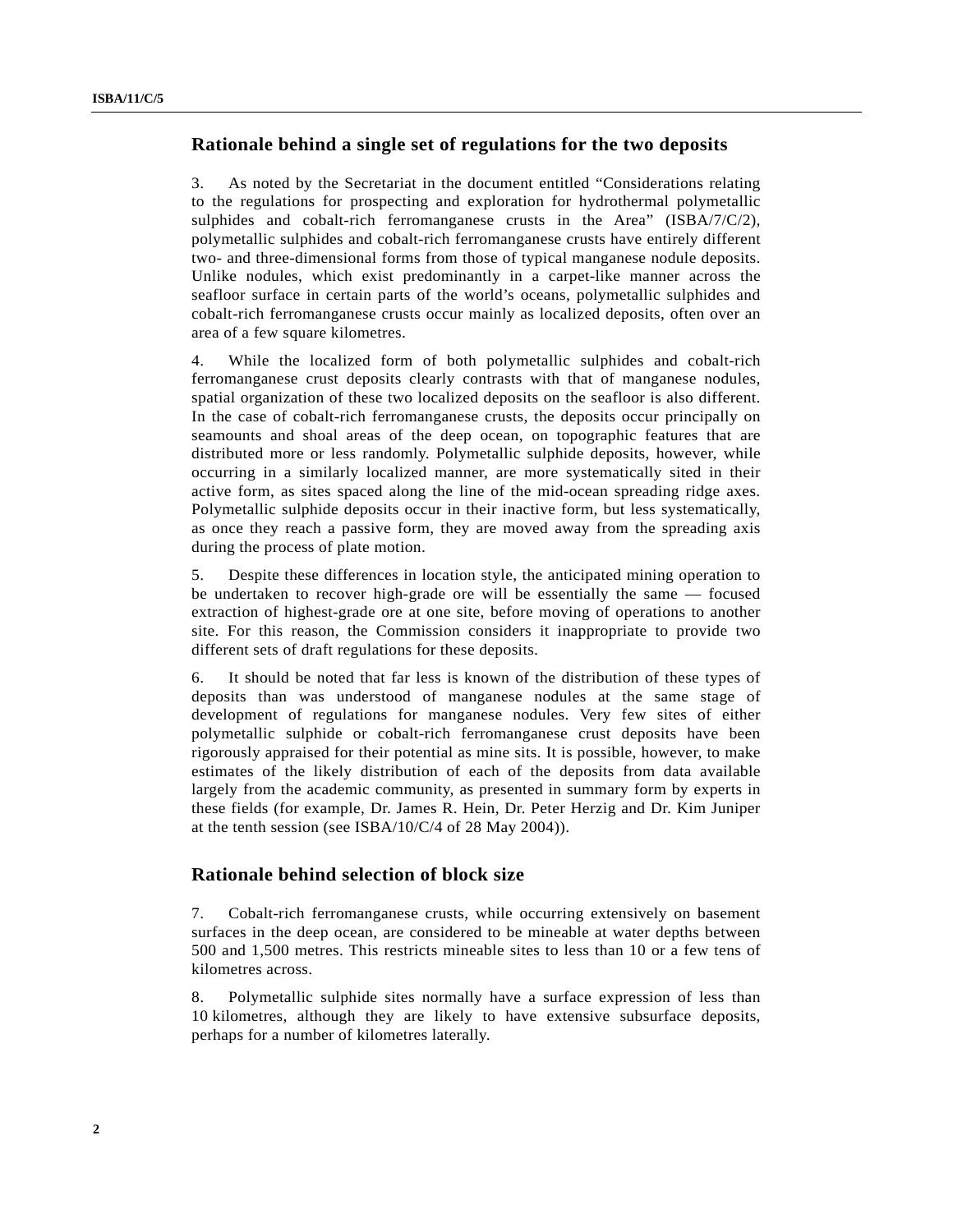9. The selection of an approximately 10 kilometre-by-10 kilometre cell, or multiple cells to cover a single site, appears to be most practical with respect to covering exploration areas of each deposit.

#### **Number of blocks in an exploration area**

10. In order to illustrate the reasoning behind the selection of 100 as the appropriate maximum number of blocks within a single exploration application, the Commission has provided a simplified calculation of mineable area needed by a potential contractor:

*For cobalt-rich ferromanganese crust, an average figure of between 20 and 40 kilograms (kg) per square metre (m<sup>2</sup> ) of recoverable crust is required to make a mining operation economic.* 

*For a 20-year lifetime for a mining operation, during which production is assumed to be 2 million tons per year, a total of 20 x 2 x 10<sup>9</sup> kilograms must be recovered.* 

*Based on the above total recovery and rate of recovery, the mine site (sites) must cover an area of 20 x 2 x 10<sup>9</sup> kg/40 kg m-2.* 

*This total area works out to be 10<sup>9</sup> square metres.* 

*According to the draft regulations, the contractor's original maximum exploration area of 100 blocks will cover 1010 m2 , therefore 10 times the necessary mine site(s). The relinquishment to 25 blocks suggests (if appropriate grade is identified) that those blocks retained by the contractor will contain 2.5 times the crust required to support a mining operation for 20 years.*

## **Contiguity of blocks**

11. Estimates of between 30,000 and 50,000 seamounts exist for the Pacific Ocean, and few have been explored for cobalt-rich ferromanganese crust. Seafloor mapping of the area of potential resource is not sufficiently complete to allow an accurate identification of target seamounts and this will be achieved during prospecting. The requirement of contiguous blocks would no doubt cover seafloor less attractive to contractors, which would eventually revert by relinquishment to the Authority. The contractor would nonetheless be left with prime sites within the 25 retained blocks.

12. For polymetallic sulphide deposits, there are far fewer potential mineable sites, and stipulating contiguity for the blocks is even more justified to ensure that all the best sites are not cherry-picked in the first licence round. Owing to still-scant data for these hydrothermal sites, our predictions of polymetallic sulphide sites are much more tenuous than for cobalt-rich ferromanganese crust, and the contiguous block geometry encourages the contractor to explore along and across the mid-ocean ridge. Along the ridge in the active zone, there are still likely to be unknown sites and possible mine targets, and across the ridge (that is to say, on to extinct polymetallic sulphide sites that have moved away from the ridge), we have even less knowledge, but we would predict mature (and potentially richer) polymetallic